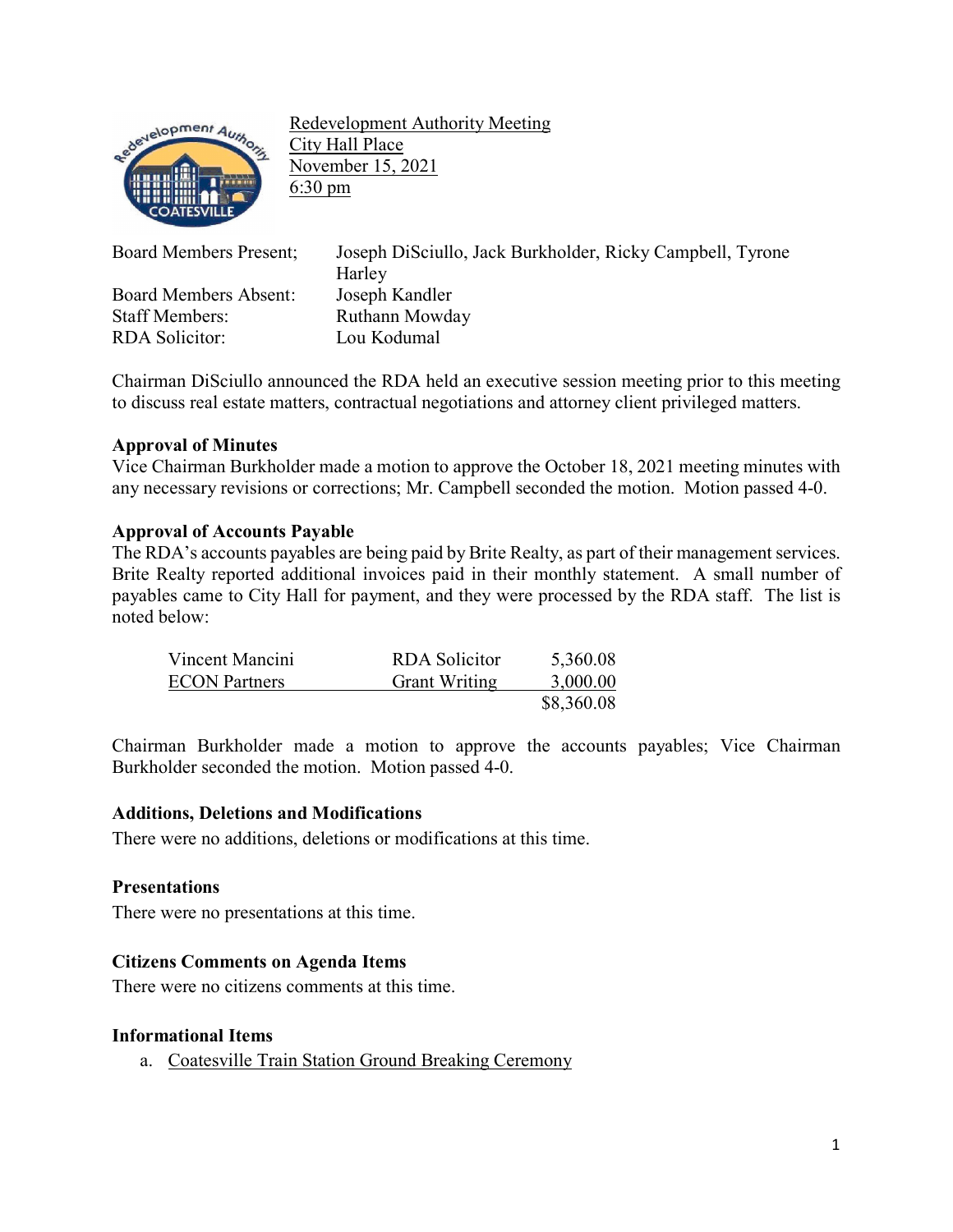Chairman DiSciullo announced the Governor attended the Train Station Ground Breaking Ceremony. Some City Council members were present along with RDA members. It was a very well attended event.

b. RDA Financing Consent Letter for Mark Lane, LLC

Chairman DiSciullo announced Mark Lane has received the financing so they can move forward with the restaurant one side and ax throwing on the other side. The building is the old Records building located at 204-206 East Lincoln Highway.

# **New Business**

- a. Consider extension of ECON Partners Contract Mr. Harley made a motion to extend the contract with ECON Partners until October 2022; Mr. Campbell seconded the motion. Motion passed 4-0.
- b. Consider City LERTA Ordinance amendment Item was tabled until further notice.
- c. Consider authorizing Settlement Agreement and Mutual Release among RDA, Commonwealth of PA/PA DCED, Coatesville Inns Associates and related Coatesville Entities, subject to RDA Solicitor's satisfactory review and signature by the RDA's Chair or Vice-Chair in the event of absence or unavailability of the RDA Chair. Chairman DiSciullo made a motion to authorizing Settlement Agreement and Mutual Release among RDA, Commonwealth of PA/PA DCED, Coatesville Inns Associates and related Coatesville Entities, subject to RDA Solicitor's satisfactory review and signature by the RDA's Chair or Vice-Chair in the event of absence or unavailability of the RDA Chair; Mr. Harley seconded the motion. Motion passed 4-0.
- d. Consider authorizing Notice letter to Taxing Authorities re: Restoration of Hotel TIF Escrow Payments. Mr. Campbell made a motion authorizing Notice letter to Taxing Authorities re; Restoration of TIF Escrow payments; Vice Chairman Burkholder seconded the motion. Motion passed 4-0.
- e. Consider 2022 Meeting Schedule Chairman DiSciullo made a motion to approve the 2022 RDA Meeting Schedule; Mr. Harley seconded the motion. Motion passed 4-0.

# **Citizens Comments**

# Michael Gill

Mr. Gill, Counsel for IDG Development, the developer for the Flats Project announced there's a lot happening with the project. You are going to hear a lot about the project moving forward over the next few weeks, including an appearance before City Council to address and questions or comments that help to keep the ball rolling. We have been submitting the monthly reports